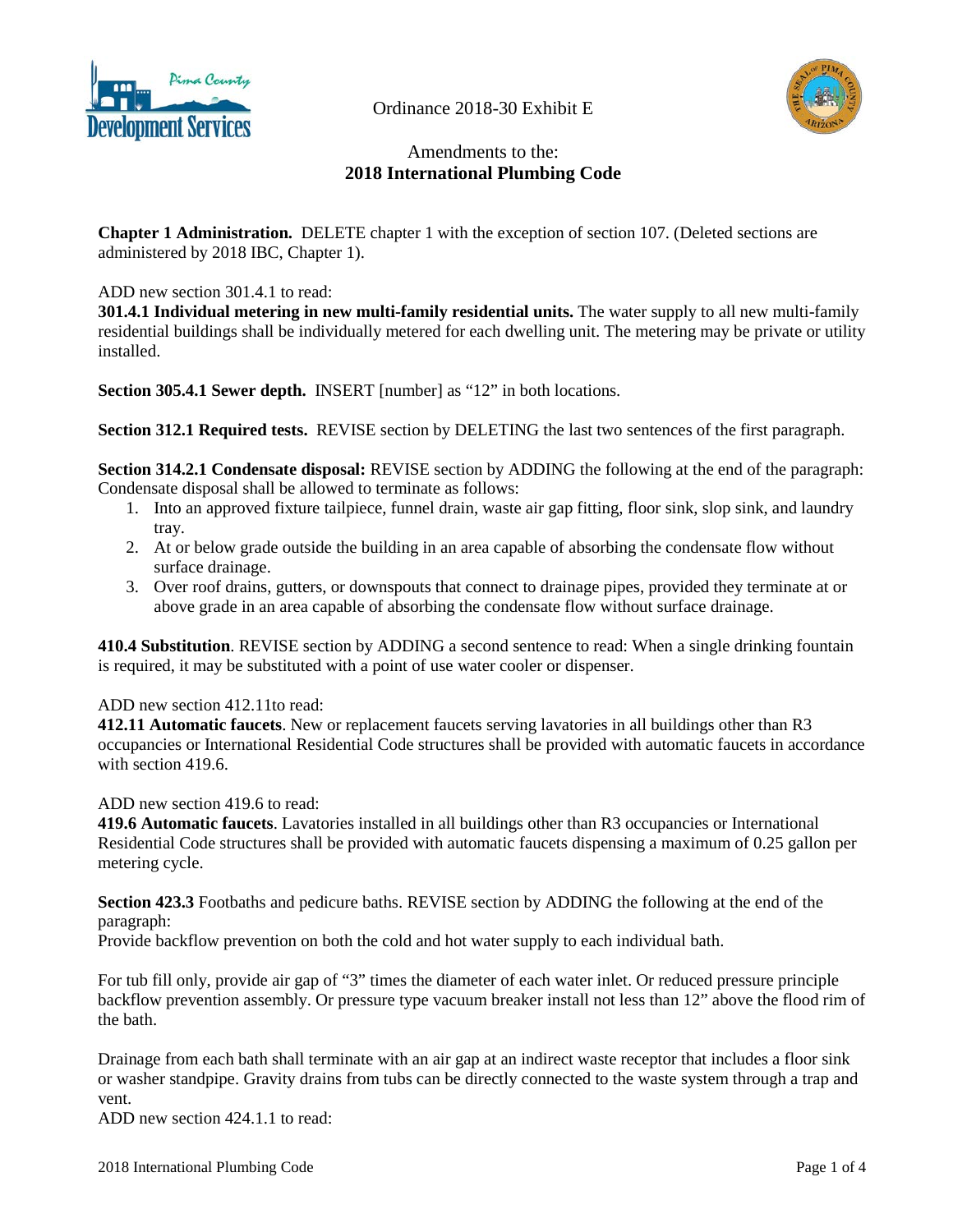**424.1.1 Waterless urinals**. All urinals installed in new construction shall be of the waterless type. When a flushing urinal is replaced, every effort shall be made to replace it with a waterless unit.

**Section 504.6 Requirements for discharge piping.** REVISE section by DELETING item number 2 for areas at or less than 4000 feet elevation."

**Section 604.3 Water distribution system design criteria.** REVISE section by DELETING the last sentence and REPLACING it with the following:

The minimum flow rate for fixtures and appliances not listed in Table 604.3 shall be in accordance with the manufacture's installation instructions. The minimum flow pressure at the fixture or appliance shall be 15 psi or the flow pressured prescribed by the fixture or appliance manufacturer.

**Table 604.3 Water distribution system design criteria required capacity at fixture supply pipe outlets.** REVISE table by DELETING the column titled "FLOW PRESSURE (psi)" in its entirety.

**Section 608.17.4 Connections to automatic fire sprinkler systems and standpipe systems.** REVISE section by DELETING all text therein and in subsection 608.17.4.1 and REPLACING it with the following: The potable water supply to automatic fire sprinkler and standpipe systems shall be protected against backflow in accordance with ARS § 41-2168.

**Section 609.6 Clinical, hydrotherapeutic and radiological equipment**. REVISE section by ADDING a second sentence to read:

"If water is used for cooling or heat removal, it shall comply with the *International Mechanical Code*, amended section 930."

**Section 714.1 Sewage backflow.** REVISE section by DELETING the paragraph and ADDING new text to read:

Where the finish floor elevation is less than 12 inches above the elevation of the next upstream manhole cover in the sewer, a backwater valve shall be installed in the building drain or branch of the building drain serving that floor. Floors discharging from above that reference point shall not discharge through the same back water valve.

**Section 903.1 Roof extension.** INSERT [number] as "6" inches (for elevations at or less than 4000 ft) and "30" inches (for elevations greater than 4000 ft).

## **Section 1003.3 Grease interceptors.** DELETE section and Table 1003.3.5.1 and REPLACE with the following:

Hydromechanical and gravity grease interceptors shall be designed and installed per Industrial Wastewater Ordinance by Pima County Regional Wastewater Reclamation Department Industrial Wastewater Control Section, Article XIV Grease management Program.

## **A Fixtures to be connected to a grease interceptor located within the kitchen area or subject to grease waste1 :**

- pre-rinse and or pre-wash sinks;
- two or three compartment sinks;
- meat prep sink;
- wok stoves:
- self cleaning stove ventilation/exhaust hood;
- kitchen floor drains:
- floor sinks: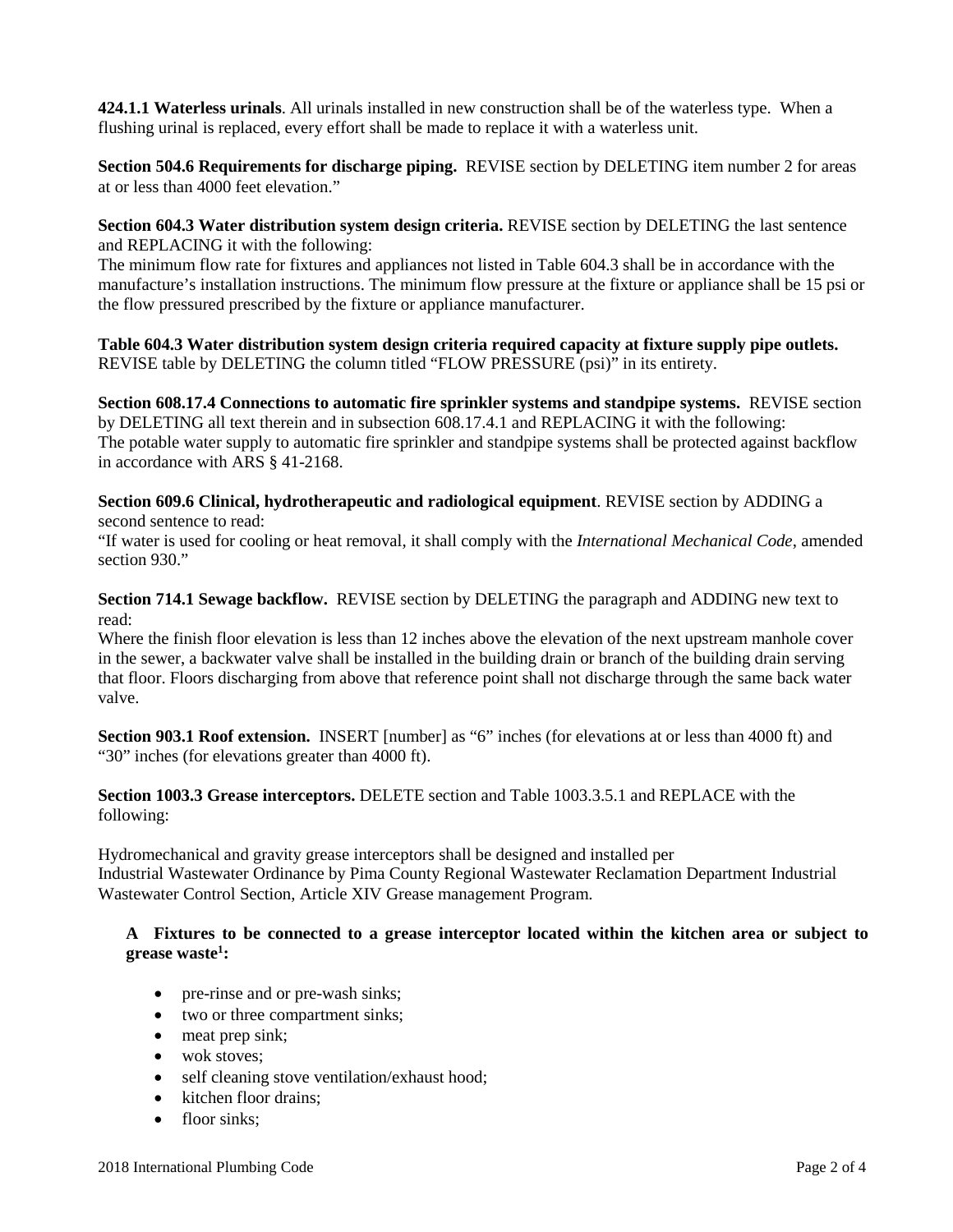- mop sinks;
- food prep sinks;
- $\bullet$  hand sinks<sup>2</sup>;
- dishwasher: and
- food waste disposal units $3$

<sup>1</sup> Depending on use and context, the requirement for above listed fixtures to drain through an interceptor may be appealed to RWRD.

<sup>2</sup> A hand wash sink located in the kitchen area shall either discharge through a grease interceptor or have a sign posted above it stating: "HANDWASH SINK ONLY! NO FOOD PREPARATION OR DISHWASHING ALLOWED."

<sup>3</sup>Discharges from food waste disposal units must drain through a maximum 3/8 inch screen or a solids separator prior to pretreatment.

## **B Hydromechanical grease interceptors**

Hydromechanical grease interceptors (HGI), which are generally installed inside, may be used when there are four (4) or fewer fixtures. The minimum size HGI to be installed shall be rated no smaller than 25 gallon per minute with a 50-pound grease capacity. Flow Control devices shall be designed and installed so that the total flow through such devices shall at no time be greater than the rated flow. HGIs shall be designed and tested in accordance with ASME A112.14.3, ASME A112.14.4, CSA B481.1, PDI G101, or PDI G102. HGIs shall be installed in accordance with the manufacturer's instructions. Where manufacturer's instructions are not provided, HGIs shall be installed in compliance with ASME A112.14.3, ASME A112.14.4, CSA B481.1, PDI G101, or PDI G102.

*Exception: If a dishwasher or food waste disposal unit is used in the facility, an HGI cannot be used and an appropriately sized GGI or alternative pretreatment device, capable of accepting these wastes, must be installed.*

## **C Grease interceptor sizing criteria**

Gravity grease interceptor (GGI) shall be sized in accordance with table or formula below

| Drainage Fixture Units per table defined in Pima | Minimum Size (gallons)                       |
|--------------------------------------------------|----------------------------------------------|
| <b>County Industrial Wastewater Ordinance</b>    |                                              |
| 13.36.420(C)                                     |                                              |
| Up to 10 DFU                                     | 300                                          |
| 11-16 DFU                                        | 500                                          |
| 17-25 DFU                                        | 750                                          |
| 26-33 DFU                                        | 1,000                                        |
| 34-44 DFU                                        | 1250                                         |
| 45-66 DFU                                        | 1500                                         |
| 67-111 DFU                                       | 2000                                         |
| Greater than 112 DFU                             | <b>Contact Industrial Wastewater Control</b> |

## **Gravity Grease Interceptors Table**

 $V_{(min)} = F x R x S$ 

Where:

- $V_{(min)} =$  Minimum Gravity Grease Interceptor Operating Volume, gallons
- $F = Flow$  Rate (maximum), gallons per minute
- $R =$  Retention Time = 30 minutes
- $S =$  Storage Factor = 25%